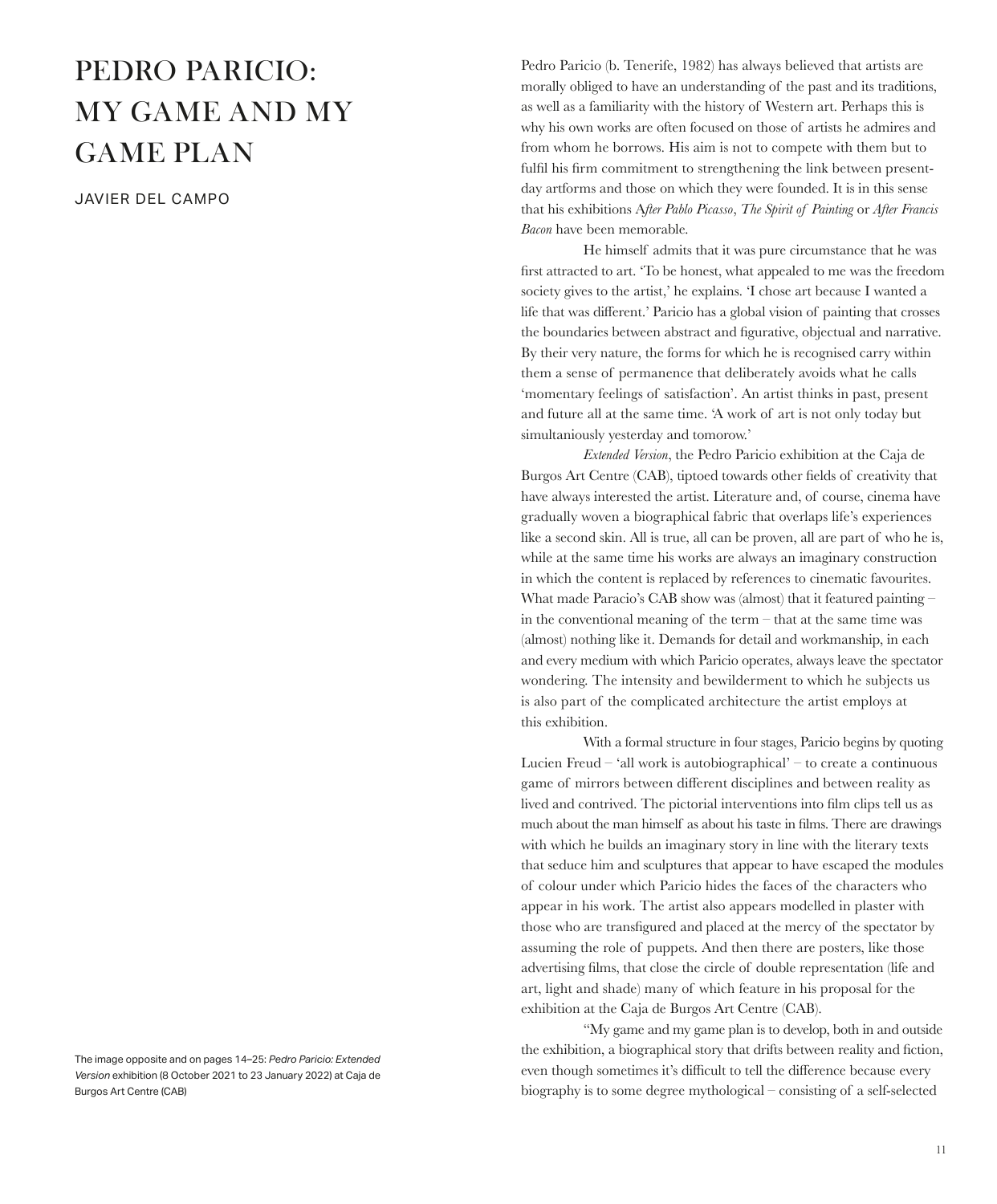

Andrei Rublev, *St Paul*, 1407. Tempera on panel, 159 x 105 cm. Tretyakov Gallery, Moscow, Russia

narrative if it's an autobiography, as against a story chosen by another if it's simply a biography. A life recorded and/or a life imagined.' This is how Pedro Paricio explains his work.

Well accustomed to easily using different media and techniques (such as traditional oil painting, engraving, drawing, sculpture and literature), for this CAB exhibition Paricio turns to cinema and video, not so much as artistic mediums but as an aesthetic and narrative source. Pedro Paricio's highly original proposal draws on cinema for elements that helped create his life as an artist. Sometimes he chooses explicit episodes that clearly show direct connections between cinema and art, other times preferring more subtle indications of shared formal elements. Calm and collected, Paricio makes no attempt to hide either literary or cinematic quotes. Nor does he make a secret of quoting conceptual sources that have inspired him, like *Formas biográficas*, the 2014 exhibition at the Queen Sofía National Museum Art Centre (MNCA) dealing with the dichotomy between creative activity and life. 'The artist as his own biographer,' explains Paricio, a man without fear of putting himself on show and presenting his tribute to the art which sustains him.

*Extended Version,* as his CAB exhibition is called, included screenings of films such as *Dov'è la casa del mio amico?*, *Una insólita obra maestra*, *Zama*, *Stranger Than Paradise* and *Stalker*, together with more bizarre specimens such as *Trainspotting* or *Johnny Mnemonic*. In another of the developments at this Pedro Paricio show, the artist prefers that exhibition space be flooded with stillness and quiet conversation. Here he spreads out the full flow of his painting with works dedicated to *The Story of the Last Chrysanthemums,* directed by Kenji Mizoguchi, Jim Jarmusch's *Permanent Vacation* and Tarkovsky's *Andrei Rublev.* It is with this last work that Pedro Paricio has no qualms about showing us some of his fetish materials, almost as a reliquary, with old slides capturing the work of the great fifteenth-century Russian icon painter. Something similar occurs with the voices of two more of his creative references: *Le Testament d'Orphee*  [Orpheus] and Albert Serra's *Historia de la meva mort* [History of my death]*.* The drawback to which Roberto Bolaño's story *Días de 1978* might seem familiar  $-$  of having to submit to an intransigent classification of cinematic associations – is here resolved by presenting a series of seven stunning etchings. In these, Pedro Paricio reveals what could be considered his most personal and emotional work, the transcripts of Tarkovsky's film *Sacrifice* and *The Killing Fields* directed by Roland Joffé. Here Paricio is forced to submit himself to an intimate act of atonement and recognition, inspired by having made his way along certain cinematic pathways. The show is brought to an end with a gallery of eloquent art intervention posters where once more we meet the films with which the exibition opened. Featured is a collection of wall scultures, subtle chromatic reliefs, steely and shiny, transforming the atmosphere and casting their reflection towards the spectator. Here, he finds a way of engaging the public by camouflaging his face and his gaze, converting this artwork into a dynamic painting with the same formal resources that accompany all Paricio's work but this time overstepping the limits of his own materials by sticking to one that is more real and more tangible: light.

From eloquence to reflection, action, intrigue, comedy and humour, Paricio extends his fields of creativity and emotion. Not without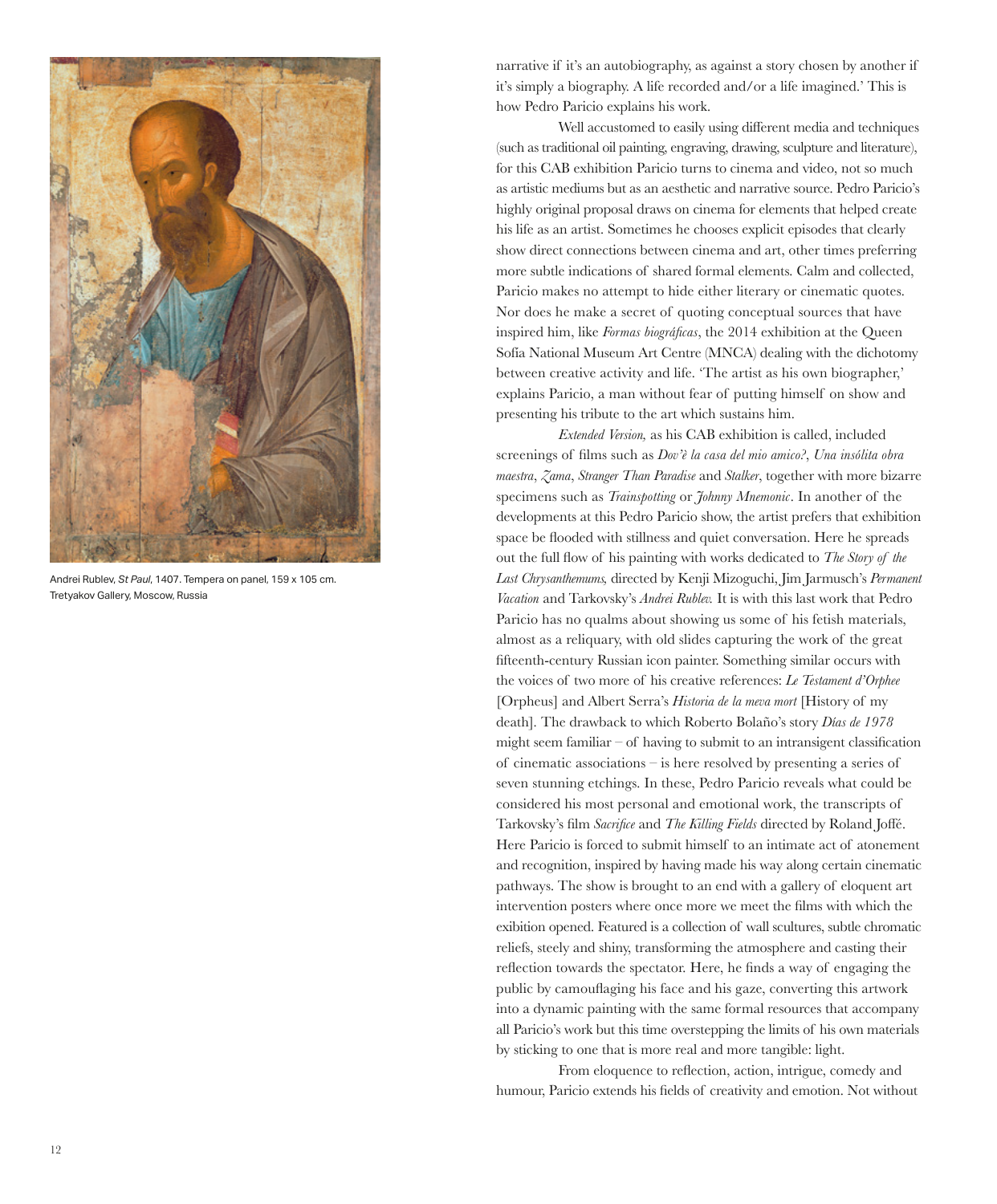

Caja de Burgos Art Centre (CAB), Burgos, Spain

reason was Paricio constantly thinking throughout the process of Fidel Balaguer, who died suddenly two years ago and who urged him to move beyond painting. 'This is why I would like to think that this exhibition has become the first place I've expanded my field – my movie – but in an extended version,' he says.

This text was first published in the catalogue that accompanied Pedro Paricio's *Versión extendida* exhibition at the Caja de Burgos Art Centre (CAB) in Burgos, Spain (2021–22). Javier Del Campo is the centre's art director.

Javier Del Campo (Valladolid, Spain). He has been the art director of the Caja de Burgos Foundation since January 2016, where he is responsible for exhibition activities, both at the Caja de Burgos Art Centre (CAB) and in the Casa del Cordón. As an author, he has published a great many critical and historical texts and as a cultural disseminator, he has produced numerous educational notebooks, scripts for varying audiovisual productions and a range of didactic guides. In addition, as exhibition curator and museologist, Del Campo has overseen, produced or coordinated more than ninety exhibitions for varying public and private institutions in Spain, Europe and America. Exhibitions he has curated include: *Otra figuración, Nuevas realidades* (2005); *Warhol* (2008); *Salvador Dalí. Veinte años después* (2009); *Diego Rivera. Arte y revolución* (2011); *Duchamp* (2012); *Más que vanguardia. Arte portugués entre dos siglos* (2016); *Benjamín Palencia. De principio a fin* (2018).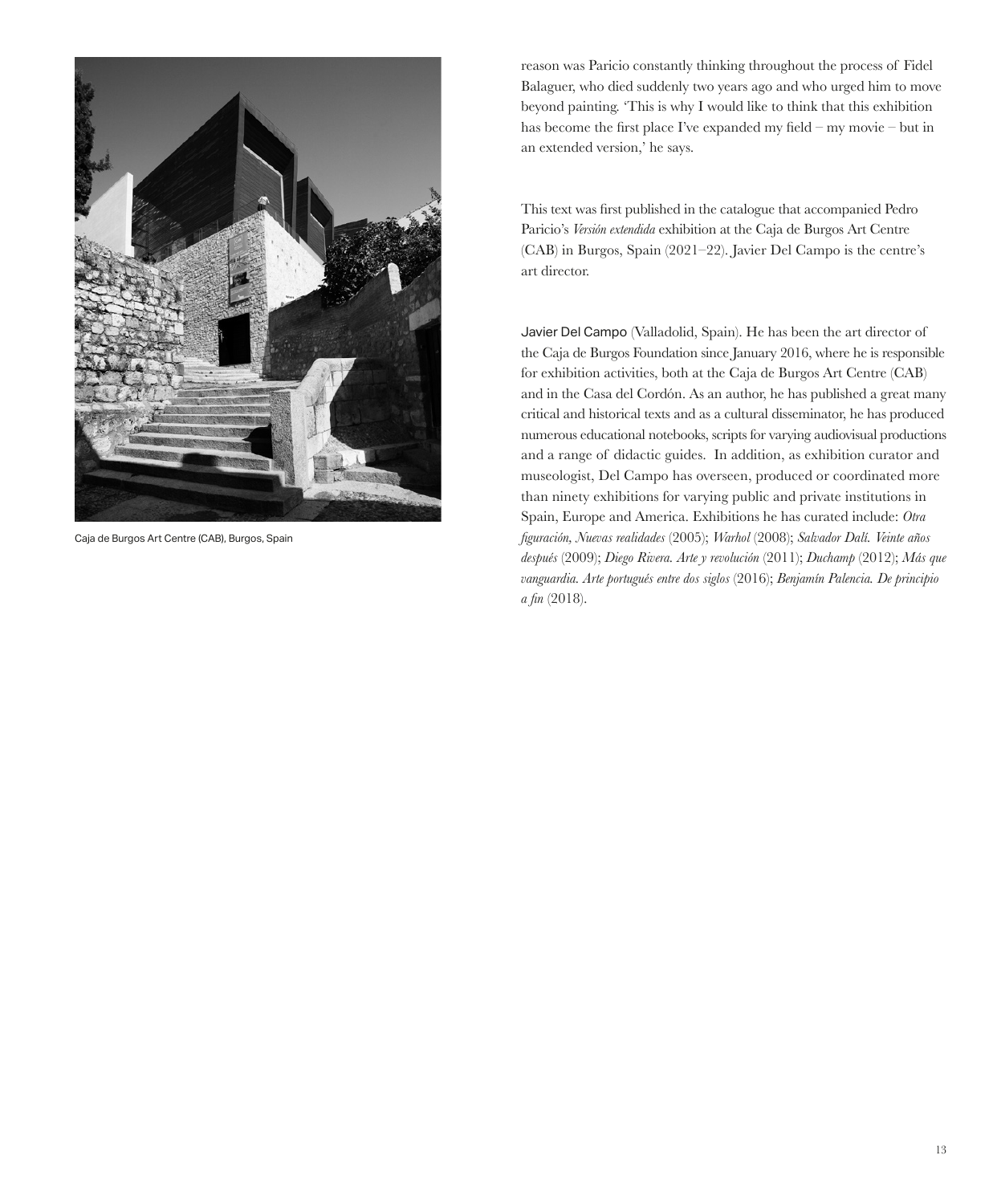## JUEGO Y JUGADA

Javier Del Campo

Con una estructura formal repartida en cuatro estadios, Paricio parte de la frase de Lucien Freud ("toda obra es autobiográfica") para confeccionar un continuo juego de espejos entres distintas disciplinas y entre la realidad vivida y la realidad figurada. Intervenciones pictóricas sobre fragmentos cinematográficos; pinturas extraídas de secuencias fílmicas con las que el autor nos habla tanto de sí mismo como de las películas que le atraen; grabados con los que construye un imaginario relato, al hilo de los textos literarios que le seducen; esculturas que parecen haber escapado de los módulos de color con los que Paricio ciega los rostros de los personajes que aparecen en su obra; modelados en yeso con los que se transfigura y se pone a merced del espectador al asumir el papel de fantoche que con frecuencia atribuimos al artista o la cartelería, los posters de cine, con los que cierra el círculo de la doble representación (la vida, el arte; la sombra, la luz) conforman el detalle de su propuesta para el Centro de Arte Caja de Burgos CAB. "Mi juego y mi jugada consiste en desarrollar en la exposición, y fuera de ella, un relato biográfico que navega entre la realidad y la ficción, aunque a veces sea difícil establecer la diferencia porque toda biografía tiene algo de mito, de relato auto-escogido si es autobiografía, y de relato escogido-por-otro si es solo biografía. Una vida recordada y/o una vida imaginada", comenta Pedro Paricio sobre este trabajo.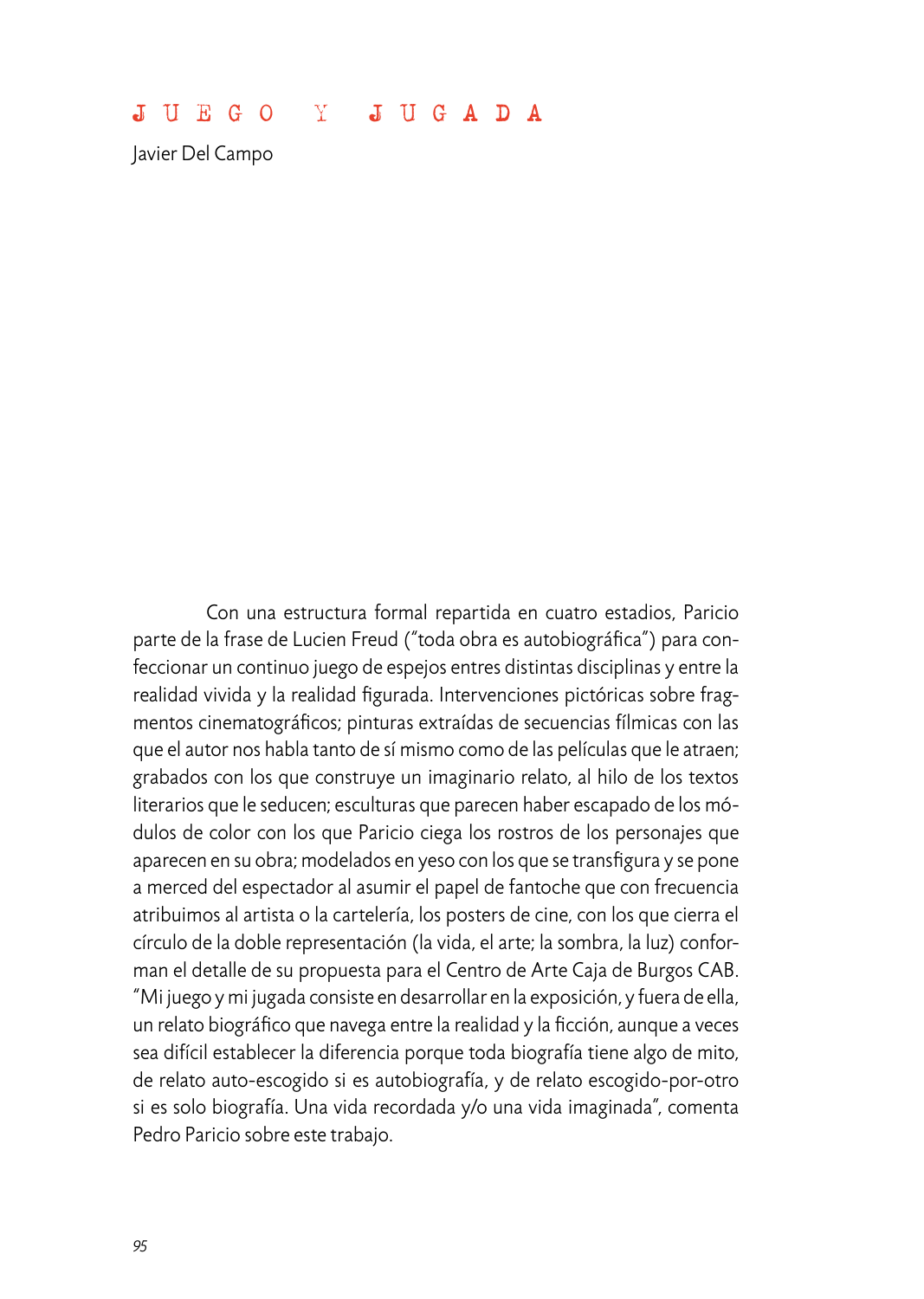Acostumbrado a manejar con soltura diferentes medios y técnicas (pintura tradicional al óleo, grabado, dibujo, escultura y literatura), para esta exposición en el CAB Paricio emplea el cine y el vídeo antes que como soporte artístico como fuente argumental estética y plástica. La muy original propuesta de Pedro Paricio rastrea en el cine elementos constructores de su personal biografía artística. Pasajes explícitos en algunos casos en los que las alusiones entre cine y arte son directas o, por el contrario, sutiles depósitos de referencias formales en su obra. Sin equívocos, Paricio no esconde las citas literarias y fílmicas, tampoco lo hace con las fuentes conceptuales de las que bebe, como *Formas biográficas*, la exposición de 2014 en el MNCA Reina Sofía sobre la dicotomía entre práctica creativa y vida. "El artista como biógrafo de sí mismo", explicita el propio Paricio, sin miedo alguno a exhibirse y mostrar su tributo al arte que admira y del que se nutre.

En *Versión extendida*, el título dado a su exposición en el CAB, se suceden las proyecciones intervenidas de películas como *Dov'è la casa del mio amico?*, Una insólita obra maestra, *Zama*, *Stranger Than Paradaise* y *Stalker*, junto a otras de naturaleza más bizarra como *Trainspotting* o *Johnny Mnemonic*. En otro de los desarrollos de su exposición Pedro Paricio prefiere que sea la quietud y la palabra la que inunden el espacio. Aquí despliega todo el caudal de su pintura con obras dedicadas a *The Story of the Last Chrysanthemums* de Kenji Mizoguchi, *Permanet Vacation* de Jim Jarmusch o *Andrei Rublev* de Tarkovski. Sobre esta obra en particular Pedro Paricio no duda en mostrarnos algunos de sus materiales fetiche, casi a modo de relicario, con antiguas diapositivas que recogen la obra del gran pintor ruso de iconos del siglo XV. Algo parecido sucede con las voces de otras dos de sus referencias creativas: *Le Testament d´Orphee* de Jean Cocteau e *Historia de la meva mort* de Albert Serra. Un contexto al que no es ajeno el relato *Días de 1978*, de Roberto Bolaño, convertido en una intransferible crónica de asociaciones fílmicas, esta vez resuelto mediante una serie de siete sorpresivos aguafuertes. Pero donde Pedro Paricio revela, aun si cabe, su obra más personal y emocional es con el trasunto de la película *Sacrificio* de Tarkovski y de *The Killing Fields* de Roland Joffé. Aquí Paricio se impone un acto íntimo de expiación y de reconocimiento afectivo a partir de sendas filmaciones. Cierra su proyecto una enérgica galería de carteles intervenidos, donde de nuevo nos reencontramos con las películas que abrían el primer espacio, y un conjunto de esculturas parietales, sutiles relieves cromáticos, acerados y brillantes, que transforman la atmósfera del espacio y prolongan sus reflejos hasta el espectador. Un modo de envolver al público, de camuflar su rostro